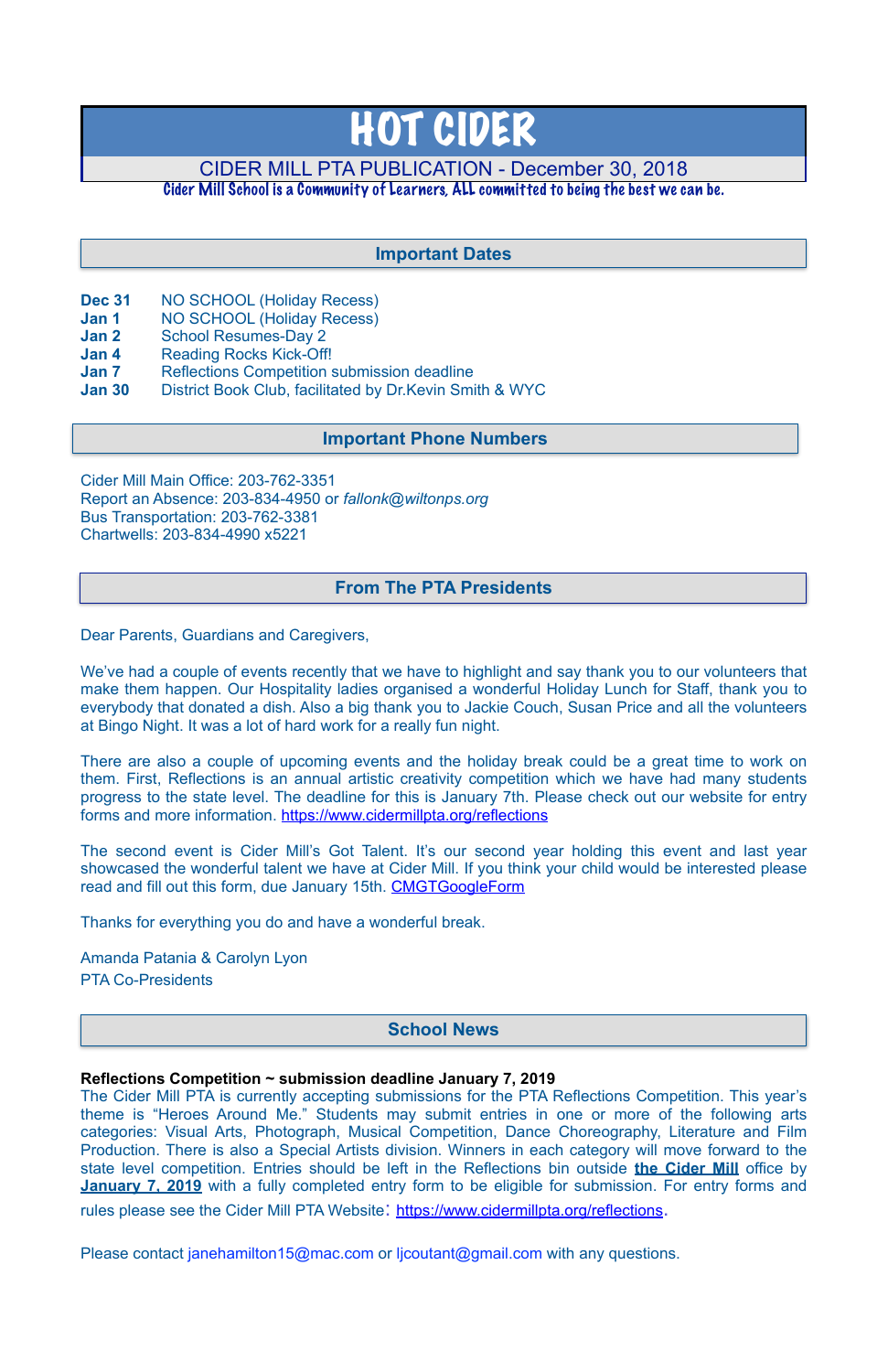#### **District Book club facilitated by Dr. Kevin Smith and WYC~ Wednesday, January 30@10am Comstock Community Center**

We are pleased to announce two new district-wide book clubs (K-5 and 6-12) on one of our favorite books "How to Raise an Adult: Break Free of the Overparenting Trap and Prepare Your Kid for Success" by Julie Lythcott-Haimes. Heard about the book and been wanting to read it? Have you read it and would love to discuss? Now is your chance! Book Club for parents of children K-5 will be [on Wednesday,](x-apple-data-detectors://0) [January 30th at 10 AM](x-apple-data-detectors://0) at Comstock Community Center. Space is limited to 20 people and registration is required (link below). Now is the time to start reading! The discussion will be facilitated by Dr. Kevin Smith and Wilton Youth Council. Sponsored by Wilton Public Schools, Wilton Youth Council, Miller-Driscoll and Cider Mill PTAs. [RaiseAnAdultWiltonKto5.eventbrite.com](http://raiseanadultwiltonkto5.eventbrite.com/)

#### **PTA Committee Chairs Needed ~ We Need You!**

The PTA is still in need of chairs for the important Committees listed below.

Spirit Wear (also known as House shirts) can be purchased at any time throughout the year on the Cider Mill PTA site: cidermillpta.org, Your order will be delivered to your student's class within two days.

Nominating - Most of the work has been done for this school year. Easy position to complete from home.

Turnover Shop - They donate a huge amount of money to your school's PTA (last year \$45,000). The commitment is only 3 1/2 hours, once a month.

Please contact Amanda Patania, **amanda patania@yahoo.com** or Carolyn Lyon, [carolynlyon@optonline.net](mailto:carolynlyon@optonline.net) if interested in any of these positions.

We are looking for parent volunteers to work in the Cider Mill School Store! The School Store is open during lunch on Mondays, Wednesdays, and Fridays. If you're interested in helping out, please email [CiderMillSchoolStore@gmail.com](mailto:CiderMillSchoolStore@gmail.com) to get onto our email volunteer list and to find out how to sign up for shifts throughout the school year!

The PTA has a group on Facebook called Cider Mill Parent Community. It is a place where the PTA can communicate to parents, and also where parents can communicate with one another. Please check it out by clicking here: [Cider Mill Parent Community](https://www.facebook.com/groups/1168962513117647/)

#### **Join the PTA ~ We Need Your Support!**

Join the PTA and gain access to our Mobile Directory! Get instant access when you join – no waiting, easy updates to address or phone number changes throughout the year! Join here, and use the code - 'wilton' [https://mobilearq.com/schooldirectory/school\\_directory\\_parent\\_register.html](https://mobilearq.com/schooldirectory/school_directory_parent_register.html) 

Visit <http://www.stopandshop.com/aplus>and scroll down to the center of the page to select REGISTER YOUR CARD from the red box on the right marked FOR CUSTOMERS

Parents please update your profiles to include email and cell phone numbers! One easy spot to register for all your kids' PTAs and make a donation at the same time! Questions? Email our Directory Chair Jennifer Wulff [jen@presto.org](mailto:jen@presto.org) (Please add support@mobilearg.com to your address book to ensure delivery of the confirmation email with temporary auto-login link.)

- Use your registered Stop & Shop Card each time you shop at Stop & Shop, and you will earn CASH for our school. You can track the number of points you are earning for our school by checking your grocery receipt.
- At the end of each month, your points are calculated and converted to CASH rewards for our school. These CASH rewards are updated monthly on the Giant A+ website beginning in November.
- After the last day of the 2018 program, these same conversions are performed and the final school account total is posted.

#### **Get Your CM Spiritwear**

#### **Cider Mill School Store**

#### **Find Us on Facebook!**

#### **Stop and Shop Rewards Program**

CIDER MILL SCHOOL – (**ID#: 40341**) has the opportunity to participate and earn CASH from A+ School Rewards, a great fundraising program run through our local Stop & Shop!

### **To participate:**

**To earn points:**

## **Ongoing School News**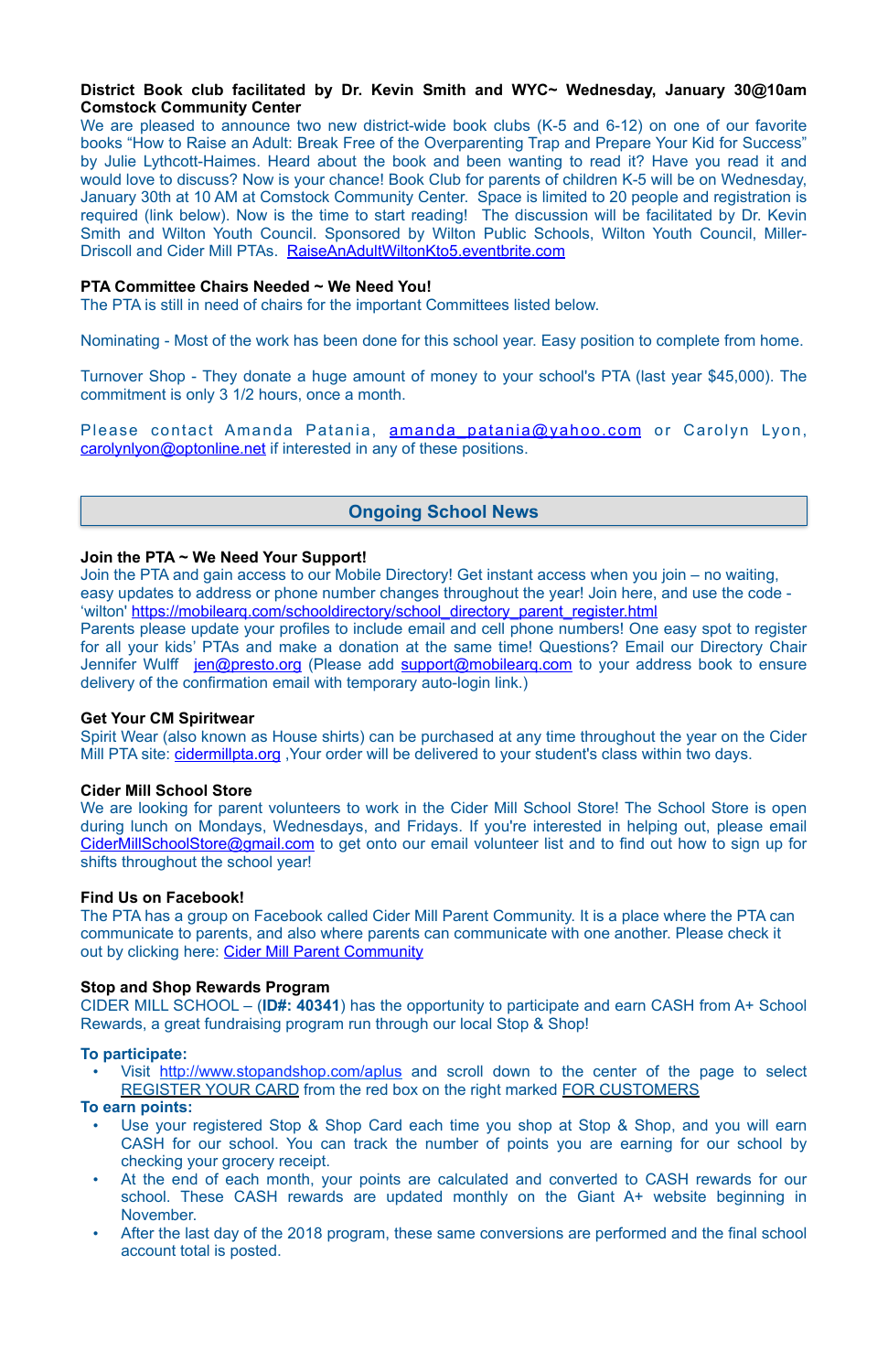• Our school will receive one CASH awards check at the end of the program and can use this cash for any of our educational needs.

#### **Lost and Found ~ Bus Depot**

Please visit <http://wiltonslostproperty.blogspot.com/>to view lost property found on the school buses.

There are two L&F locations in Cider Mill. One is at the doorway where you go to the playground, on the high school side (Cannondale). The other is by the front door on the far side of the bus loop (Kent). You or your child can check these locations for lost items. At the end of each season, the unclaimed items are donated to the Turnover Shop with proceeds going to the Cider Mill PTA. Contact Amanda Mitchell with questions, at [amandaNmitchell@gmail.com](mailto:amandaNmitchell@gmail.com).

#### **Lost and Found ~ Cider Mill**

Collect box tops to help Cider Mill raise money! Be sure to collect your box tops and submit them to your class teacher. Visit <http://www.boxtops4education.com/> to learn more about the program. Contact Box Top Chair, Heather Mroz at [heathermm@optonline.net](mailto:heathermm@optonline.net) if you have any questions.

#### **Box Tops**

# **Mindful Parenting: How to Make It Out in One Piece with Tracey Masella, LCSW**

Tuesday,January 15, 2019 10:00 AM -11:30 AM @ Wilton Library, 137 Old Ridgefield Road, Wilton Free; registration recommended - [www.wiltonlibrary.org](http://www.wiltonlibrary.org/) or 203-762-6334 7:00 PM - 8:30 PM @ Weston Library, 56 Norfield Road, Weston Free; registration recommended - [www.westonpubliclibrary.org](http://www.westonpubliclibrary.org/), click on Calendar

Next meeting is on Monday, [January 28th from 10-11:30](x-apple-data-detectors://4), G&B Cultural Center, 49 New Street, Wilton. For more information contact Beth at 203-984-0123 or beth44es@gmail.com, Vanessa at 203 970-4130 or [eliasvanessa5@gmail.com](mailto:eliasvanessa5@gmail.com).

Parenting isn't what it used to be! The pressures in our community make mindful parenting a challenge. This interactive presentation will discuss what it means to be a mindful parent. Tracey will provide useful information on establishing a family frame, setting reasonable and attainable expectations and goals for your children, managing anxiety (both yours and your children's), and finding a supportive group of fellow parents in your community. This program is appropriate for parents with children of all ages.

Wilton Youth Council needs you! We have many programs running and this is a great time to get involved! Questions? Email Vanessa Elias at [eliasvanessa5@gmail.com.](mailto:eliasvanessa5@gmail.com) Interested in volunteering? Email Courtney Boucher at **courtney.v.boucher@gmail.com.** 

Sponsored by: Silver Hill Hospital, Wilton Library, Wilton Youth Council, Wilton Youth Services, Weston Youth Services, Weston Library

#### **NAMI - CAN ~Monday, January 28th, 10-11: 30am, G&B cultural Center**

Are you stressed about the upcoming holidays? Do you worry about needing to hide or explain your child's behavior to extended family and friends? Does the break in routine and hectic time cause behavioral changes in your child? The National Alliance on Mental Illness (NAMI) Child and Adolescent Network (CAN) is a Support Group for parents of children with behavioral, emotional and mental health issues. The meeting is free, confidential, safe and led by trained volunteer facilitators who themselves have had personal experiences raising children with these concerns. Our meetings are a place to speak freely and be understood without embarrassment or the fear of being judged or treated differently. Parents come from Redding, Weston, Westport, Wilton and towns in the surrounding area.

#### **Wilton Youth Council (WYC)**

WYC promotes and protects the social, emotional and mental well-being of Wilton's students by educating and empowering youth, parents and the community. Find us on FB or visit [wiltonyouth.org](http://wiltonyouth.org) for more information and to sign up for our monthly newsletter.

Click [here](http://files.constantcontact.com/a093842c001/38385929-43f0-45d4-b187-f0f71a4d7dbb.pdf) for an overview of this year's events!

Looking to Get Involved?

#### **Wilton SEPTA~ January 9 @ 9:15am, Zellner Gallery**

Wilton Special Education Parent Teacher Association (SEPTA) is Open to all who want to support Special Services in Wilton Public Schools. Our next meeting will be on January 9th @ 9:15am in the Zellner Gallery in the Clune Center. We will be accepting memberships!, Meetings will be held on

## **Community News**